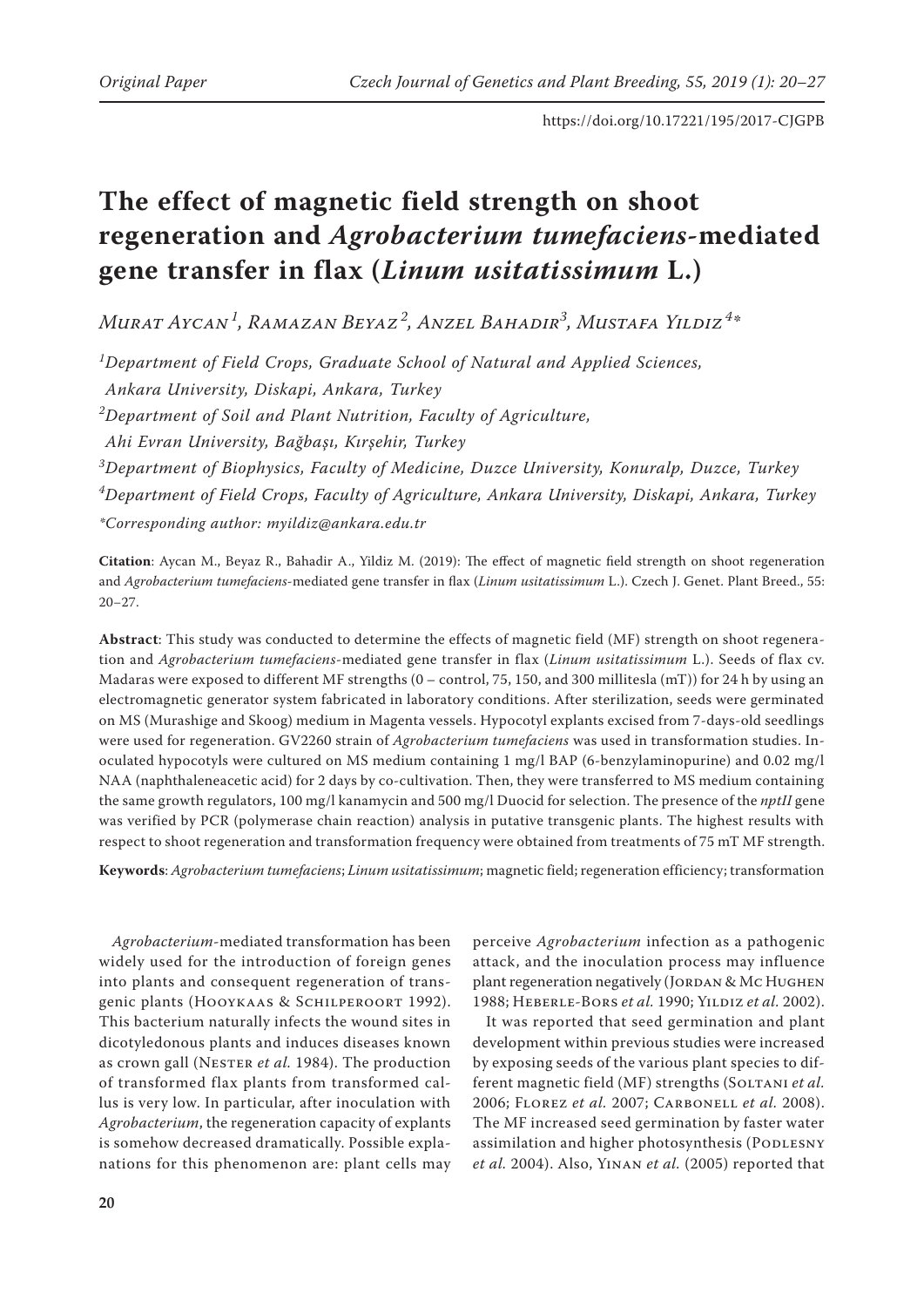the MF pretreatment had a positive effect on cucumber seedlings by stimulating seedling growth and development. Furthermore, DAYAL and SINGH (1986) exposed tomato seeds to different MF strengths varying from 15 to 155 millitesla (mT) for different exposure times, and they noted an increase in height and number of primary branches in treated plants compared to controls. Besides, Florez *et al.* (2004) also observed an increase in the initial growth stages and an early sprouting of rice seeds when exposed to 125 and 250 mT MFs.

This study was conducted to evaluate the effects of different MF strengths on shoot regeneration and transformation frequencies by *Agrobacterium tumefaciens* in flax (*Linum usitatissimum* L.).

# **MATERIAL AND METHODS**

**Plant material**. Flax (*Linum usitatissimum* L., cv. Madaras) seeds were obtained from Northern Crop Science Laboratories in North Dakota, USA. Flax seeds were exposed to different MF strengths (0 – control, 75, 150, and 300 mT) for 24 h and then they were surface sterilized with 40% commercial bleach containing 5% sodium hypochlorite at 10°C for 20 min with continuous stirring and then were washed three times with sterile distilled water at the same temperature according to the protocol described by YILDIZ and ER (2002). Sterilized seeds were germinated on a basal medium containing the mineral salts and vitamins of Murashige and Skoog (MS) (Murashige & Skoog 1962), 3% (w/v) sucrose and 0.7% (w/v) agar.

**Magnetic field generation**. The magnetic field system was integrated with an electromagnet consisting of two Helmholtz coils of copper wire (cross-sections:  $(0.5 \text{ mm}^2)$  in each, mounted on a wooden frame. The pole pieces were cylindrical in shape with a diameter of 9 cm and a length of 8 cm. The number of turns per coil was 3000 and the coil resistance was 16 Ω. The induced mean MF in the centre of the coils could range from 50 to 500 mT. Each of the coils was located in a horizontal position. These coils are connected to a tunable power supply (0–12 A, ref. 13506-93, PHYWE, Germany) to produce a homogeneous MF in the horizontal direction in the central area near the axis of the coils. Additionally, an ampere meter is used to measure the current intensity through the coils, which is proportional to the applied MF strength. The coil nuclei are confronted and separated by a distance of about 12 cm

to place the GD anode between them, both coils are connected in parallel. The accuracy and uniformity of these magnetic field strengths produced in the middle of the gap between the nuclei (inside the GD anode) were measured by using a digital teslameter (ref. 13610-93, PHYWE) combined with a tangential flat-electrode Hall probe (ref. 13610-02, PHYWE). The probe was fitted with connecting cable and diode plug to the teslameter and its dimensions were  $1.2 \times$ 4 × 70 mm. Also, an electrolytic capacitor (22 000 µF, ref. 06211-00, PHYWE) was connected parallelly to the power supply to minimize instabilities.

**Magnetic field treatment**. The flax seeds were exposed to three different MF strengths containing 0 (control), 75, 150, and 300 mT produced in the middle of the gap between the coil nuclei by using an electromagnetic generator system fabricated in laboratory conditions. One hundred visibly sound, mature and healthy seeds held in the plastic container were located in the region within the coils of the electromagnet under a homogeneous MF and treated for 24 h. Static continuous MF between the poles of the coils was measured as 75, 150, and 300 mT with a digital teslameter. Moreover, the control samples were kept far enough (at least 30 cm away from each other) from the MF-producing device to avoid any potential exposure to the magnetic field. The differently MF-treated flax variants were compared with untreated flax seeds (control group) in the same growing conditions. The local geomagnetic field in the laboratory was less than  $60 \mu$ T and the direction of the field was north to south. In all experiments, temperature levels were monitored and controlled by using a temperature control unit. The temperature during the course of seed exposure was kept at  $25 \pm$ 0.5°C. All treatments in the experiments were run simultaneously along with the control under similar conditions. The same procedure was applied to the control group except for the MF exposure.

**Culture conditions**. All cultures were incubated at 25 ± 1°C under cool white fluorescent light (27 μmol per  $m^2/s$ ) with a 16 h light/8 h dark photoperiod. The pH of the medium was adjusted to 5.8 prior to autoclaving.

**Tissue culture response**. The hypocotyl sections (20 explants per Petri dish) of the 7-days-old flax seedlings were cultured on MS medium containing 1 mg/l BAP (6-benzylaminopurine) and 0.02 mg/l NAA (naphthaleneacetic acid) in a Petri dish at 1.0 × 1.0 cm distances for 4 weeks. After four weeks, culture initiation, regeneration percentage, number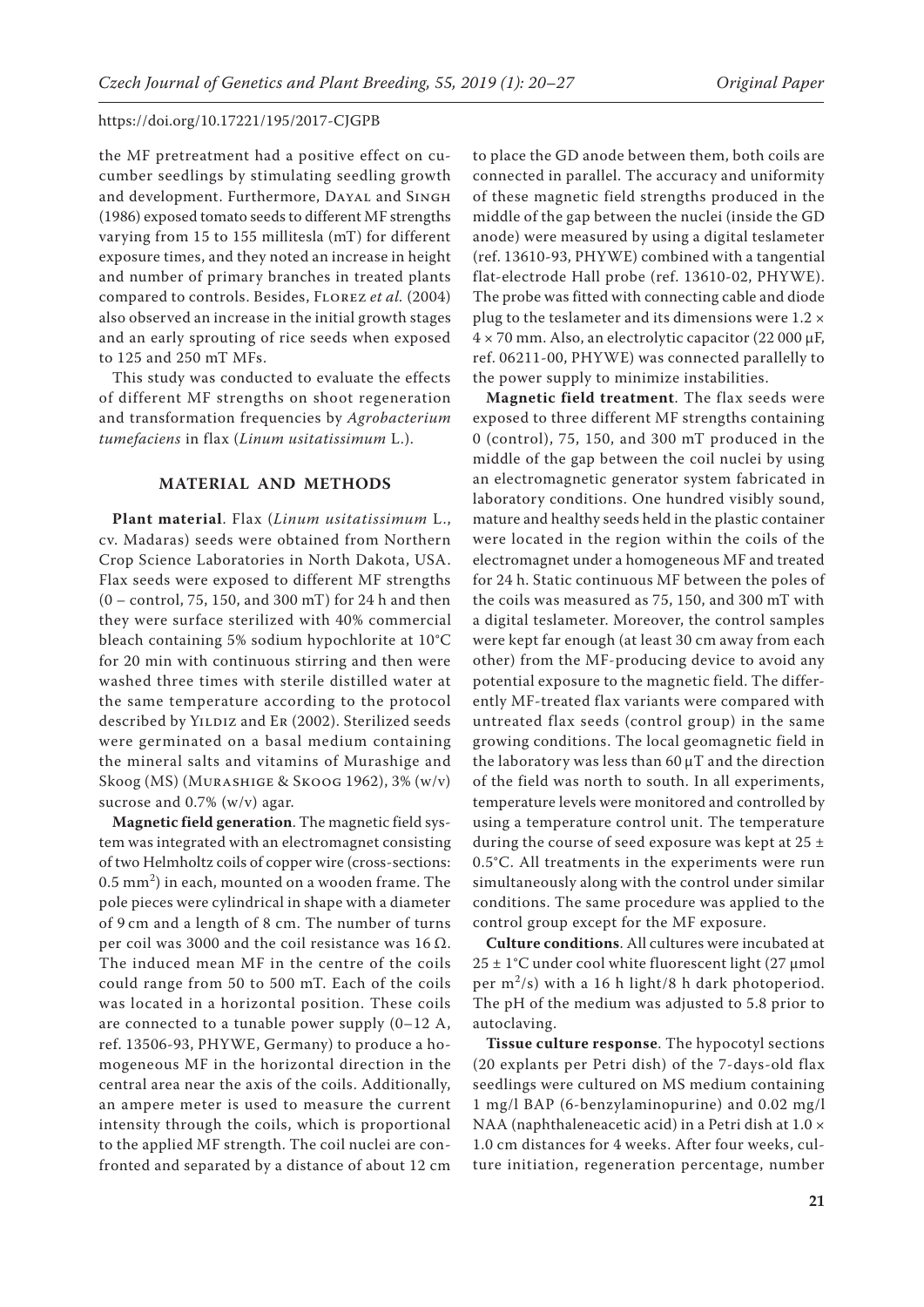of shoots per explant, the highest shoot length per explant, total shoot number per Petri dish, number of rooted explants transferred to the soil, number of plantlets growing in soil and length of each plantlet were recorded to determine the effect of different MF strengths on the tissue culture response of flax hypocotyls.

*Agrobacterium tumefaciens* **strain**. *Agrobacterium tumefaciens* strain GV2260 harbouring the plasmid p35S GUS-INT was used for inoculation. The binary plasmid p35S GUS-INT contains *neomycin phosphotransferase II* (*nptII*) gene driven by nopaline synthase (NOS) promoter and β-glucuronidase (*GUS*) gene controlled by *cauliflower mosaic virus* (CaMV) 35S promoter. A single colony of *A. tumefaciens* strain GV2260 was grown overnight in a liquid NB (Nutrient Broth) medium containing 50 mg/l kanamycin and 50 mg/l rifampicin at 28°C in a rotary shaker (180 rpm) (OD<sub>600nm</sub> = 0.6). Then, 100 µl of this culture was added to 10 ml NB containing antibiotics and incubated overnight at 28°C in a rotary shaker (180 rpm) (OD<sub>600nm</sub> = 0.6).

**Transformation procedure**. *A. tumefaciens* strain GV2260 was grown overnight and diluted with a liquid NB medium to  $1 \times 10^8$  cells/ml. Hypocotyl explants, 0.5 cm in length, excised from 7-days-old sterile seedlings were inoculated in a liquid regeneration MS medium containing 1 mg/l BAP, 0.02 mg/l NAA. After inoculation, hypocotyl explants were transferred to solid MS medium containing 1 mg/l BAP and 0.02 mg/l NAA for co-cultivation for 2 days in culture room at a temperature of 24 *±* 1°C. Explants were then transferred to the medium which had the same content as that for co-cultivation, supplemented with 100 mg/l kanamycin and 500 mg/l Duocid for selection during 4 weeks.

**Rooting of shoots and recovery of transgenic plants**. Regenerated shoots were then transferred to a rooting medium containing 3 mg/l indole-butyric acid (IBA) and 100 mg/l kanamycin in Magenta vessels (60  $\times$ 60 mm) with three replications (clonally propagated regenerants) and incubated at  $24 \pm 1^{\circ}$ C for 3 weeks to induce root formation. Plantlets having roots were then transferred to pots with three replications again (plantlets from each Magenta vessel were transferred to pots) in a growth room for 3 weeks where light (27  $\mu$ mol/m<sup>2</sup>/s), temperature (24 ± 1°C) and humidity were controlled. Humidity was decreased gradually from 100% to 40% during three weeks.

**Genomic DNA extraction and polymerase chain reaction (PCR)**. The confirmation of gene transfer was performed by PCR method. According to DELLAporta *et al.* (1983) total DNA was isolated from 100 mg of fresh tissue of leaves from plants grown in pots as described in GeneJET Plant Genomic DNA purification mini kit (No. K0791; Thermo Fisher Scientific, Lithuania) for each MF strength. The percentage of the transgene was determined by PCR amplification and agarose gel electrophoresis. The PCR primers were chosen to amplify the coding sequence of the transgenes: 5'-TTGCTCCTGCCGAGA-AAG-3' and 5'-GAAGGCGATAGAAGGCGA-3' for a 0.46 kb portion of the *nptII* gene.

Verification of the putative transgenic plants was checked with the *chv* gene of *Agrobacterium* genomic DNA. The existence of the *chv* virulence gene included in the chromosome of *A. tumefaciens* was investigated by means of primers, using the protocol, reported by Yang *et al.* (2013) to be available in the samples taken during the PCR reaction. If the band belonging to the *chv* virulence gene was not seen in gel, it was understood that there was no bacterial contamination. *chv* control PCR primers were chosen to amplify the coding sequence: 5'-CGAAC-CGCTGTTCGGCCTGTGG-3' and 5'-GTTCAG-GCCGGCGGCATCCTGG-3' for a 0.85 kb portion of the *chv* gene.

PCR reaction mixtures were prepared using 100 ng/µl DNA, 2 mmol MgCl<sub>2</sub>, 0.25 mmol dNTP, 0.5 pmol forward (sense) primer, 0.5 pmol reverse (antisense) primers and 0.625 U *Taq* DNA Polymerase (No. EP0402; Thermo Fisher Scientific, USA). Reactions were incubated in a programmable thermocycler (Techne-Prime Thermal Cycler) for 35 cycles. Each PCR cycle consisted of denaturation at 95°C for 1 min, annealing at 58°C (*nptII* gene), 62°C (*chv* gene) for 30 s, and extension at 72°C for 1 min. The PCR products were separated by electrophoresis in 1.5% agarose in TAE (tris-acetate EDTA) buffer followed by ethidium bromide staining. The bands were observed under UV after electrophoresis.

**Statistical analysis**. Three replications were tested. Petri dishes  $(100 \times 10 \text{ mm})$  containing 20 explants, Magenta vessels containing 20 plantlets and pots containing 20 plans were considered the units of replication. One-way analysis of variance (ANOVA) was used to test the effect of different MF strengths on shoot regeneration from flax hypocotyls and *A. tumefaciens*-mediated transformation. All experiments were repeated twice. Data were statistically analysed by IBM SPSS Statistics 22 computer program. Duncan's multiple range test was used to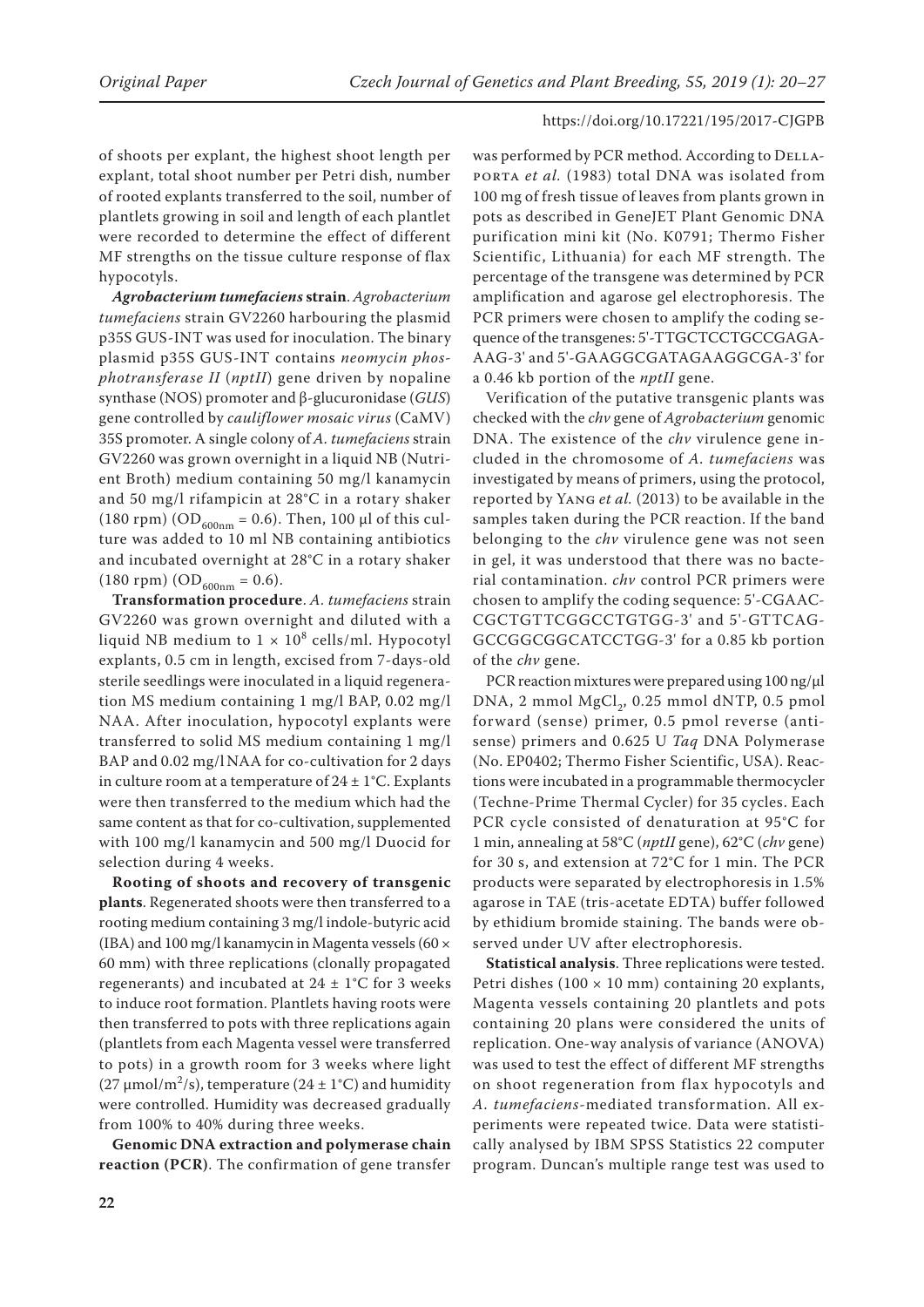compare the means. Data presented in percentages were subjected to arcsine ( $\sqrt{X}$ ) transformation before statistical analysis (SNEDECOR & COCHRAN 1989).

# **RESULTS AND DISCUSSION**

It is quite difficult to assess the effects of electromagnet (EM) or MFs the organisms are exposed to. The main reason for this is the complex structure of biological systems. Many experiments with the effects of electrical or MFs on both complex structured and simple structured organisms have been conducted. Since most of the biological structures are non-homogeneous, when they are exposed to electrical or MFs, they show important cellular changes. This situation can be explained by the examination of the responses of molecules, ions, and membranes under electrical and MFs. The cell level effects of electrical and MFs can be listed as membrane changes, ionic effects  $(Ca^{2+}, Na^+, K^+)$ , nucleic acid and gene expression, enzymatic activity, biorhythms, and hormones, genotoxic effects (Goodman *et al.* 1995; Simkó 2004; Funk *et al.* 2009).

Several theories have been proposed, associated with biochemical changes due to the radical pair mechanism, ion cyclotron resonance mechanisms and ferrimagnetism or enzyme activity (GALLAND & Pazur 2005). However, there is not yet a sufficient explanation for how exactly MF affects biological systems containing plants during dormancy and seed germination (HARRIS et al. 2009).

Alternatively, electrical and MFs may activate naturally occurring ion channels within cell membranes, causing an influx of ions and increasing turgor through osmoregulation (REINA & PASCUAL 2001). This theory is plausible because seed germination and early growth are closely linked to cellular water and solute regulation (Welbaum *et al.* 1998).

One hypothesis suggests that MF interacts with ionic current in the plant embryo cell membrane and this interaction induces changes in both osmotic pressure and ionic concentrations on both sides of the membrane (REINA & PASCUAL 2001). Several researchers reported that in an array of MF at the level of  $10^{-3}$ – $10^{-2}$  T, intermediate reactions affect the chemical reactions by influencing the electron-spin positions, demonstrating the presence of a potential for biological consequences (Belyavskaya *et al.* 1992). In studies at the cell level, RNA and protein synthesis is influenced by the changes in strengths of MF in G1 phase, and the rate of cell division increased in cells exposed to MF (NEGISHI *et al.* 1999; ATAK *et al.* 2003).

Although there are many reports on the effects of MF on seed germination, plant growth, protein biosynthesis , seedling elongation and root development (Savostin 1930; Dayal & Singh 1986; Florez *et al.* 2004, 2007; Podlesny *et al.* 2004; Yinan *et al.* 2005; Soltani *et al.* 2006; Carbonell *et al.* 2008), to our knowledge, the effects of MF on *in vitro* shoot regeneration capacity and *A. tumefaciens*-mediated gene transfer in flax (*Linum usitatissimum* L.) have not been reported previously.

**Effect of magnetic field strength on shoot regeneration capacity of flax hypocotyl explants**. According to the results, there were statistically significant differences between control (0 mT) and different MF treatments (Table 1). The highest regeneration percentages were obtained at 75 and 150 mT MF strengths as 84.00% and 85.00% of hypocotyl explant regenerated shoots, respectively (Table 1 and Figure 1). The highest results in the number of shoots per explant, the highest shoot length per explant, total shoot number per Petri dish, the number of rooted explants transferred to the soil and the number of plantlets growing in soil were recorded at 75 mT



Figure 1. The effects of different magnetic field strengths (millitesla, mT) on the regeneration from flax hypocotyl explants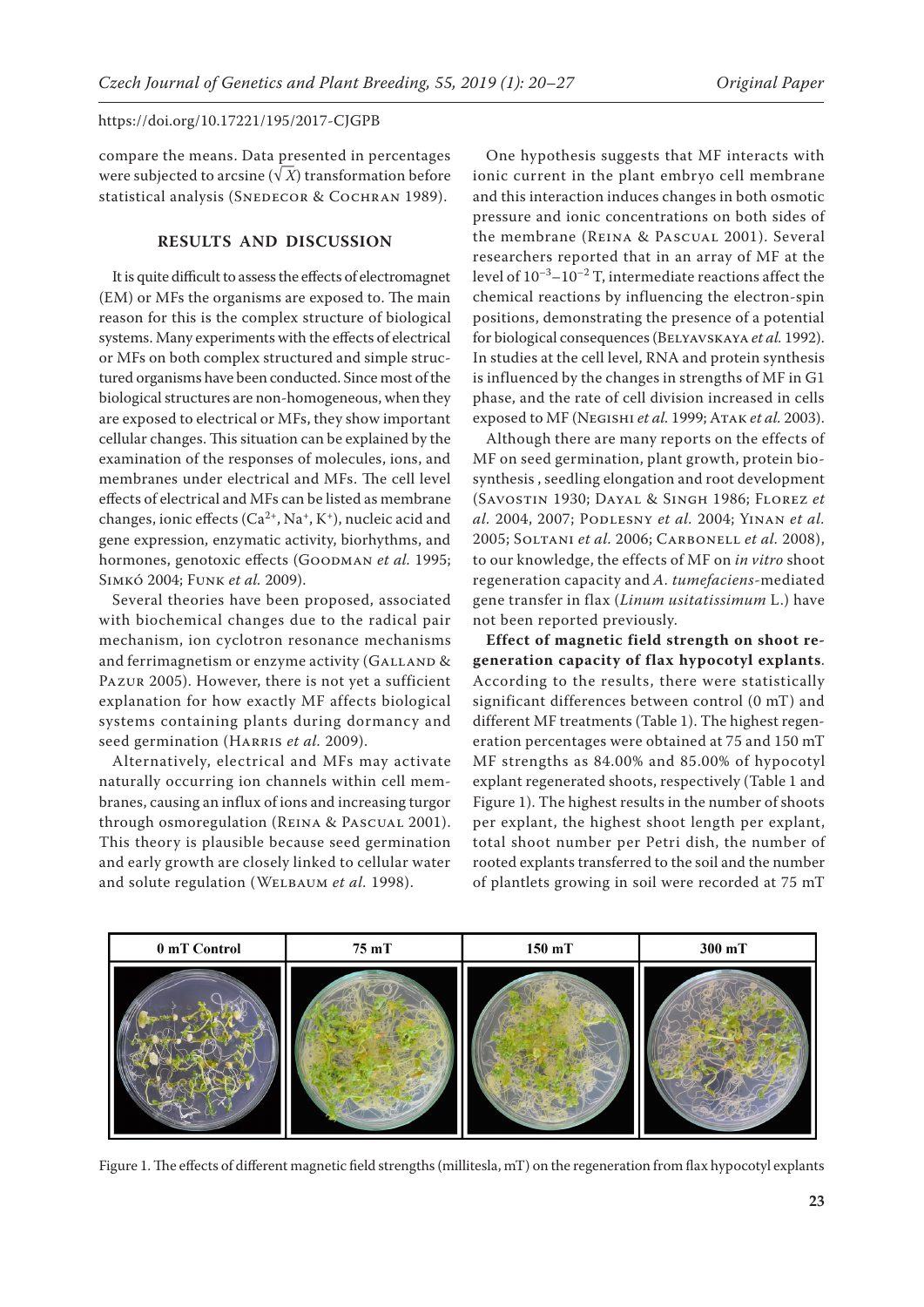|                                              |                     |                          |                                                               |                                              | Table 1. The effect of different magnetic field strengths on shoot regeneration from hypocotyl explants of flax       |                                                      |                                              |                                                        |                                                                            |
|----------------------------------------------|---------------------|--------------------------|---------------------------------------------------------------|----------------------------------------------|-----------------------------------------------------------------------------------------------------------------------|------------------------------------------------------|----------------------------------------------|--------------------------------------------------------|----------------------------------------------------------------------------|
| Magnetic field<br>strength (mT)              | Regeneration<br>(%) | per explant<br>Shoot No. |                                                               | The highest shoot length<br>per explant (cm) | Total shoot No.<br>per Petri dish                                                                                     | The No. of rooted explant<br>transferred to soil     |                                              | The No. of plantlet<br>growing in soil                 | Length of plantlet<br>$\text{cm}$ )                                        |
| $0$ (control)                                | $62.00^{b}$         | 1.54 <sup>b</sup>        |                                                               | $2.62^{b}$                                   | $19.20^{\circ}$                                                                                                       | $11.80^{b}$                                          |                                              | 3.40 <sup>b</sup>                                      | 6.00 <sup>c</sup>                                                          |
| 75                                           | 84.00 <sup>a</sup>  | $2.24^{a}$               |                                                               | $3.36^{a}$                                   | $37.63^{a}$                                                                                                           | 26.80 <sup>a</sup>                                   |                                              | $21.20^{a}$                                            | 7.20 <sup>b</sup>                                                          |
| 150                                          | $85.00^a$           | $2.00^{a}$               |                                                               | $3.08^{a}$                                   | $34.20^{b}$                                                                                                           | 26.00 <sup>a</sup>                                   |                                              | $20.60^{a}$                                            | $8.70^{a}$                                                                 |
| $\approx 00$                                 | $82.00^{a}$         | $2.00^{a}$               |                                                               | $2.96^{a}$                                   | 33.00 <sup>b</sup>                                                                                                    | $26.40^{a}$                                          |                                              | $20.10^{a}$                                            | $7.80^{b}$                                                                 |
|                                              |                     |                          |                                                               |                                              | Table 2. The effect of different magnetic field strengths on Agrobacterium tumefaciens-mediated gene transfer in flax |                                                      |                                              |                                                        |                                                                            |
| Magnetic field Regeneration<br>strength (mT) | $(\%)$              | per explant<br>Shoot No. | shoot length<br>The highest<br>per explant<br>$\binom{cm}{ }$ | Total shoot No.<br>per Petri dish            | The No. of rooted<br>explants trans-<br>ferred to soil                                                                | plants growing<br>The No. of<br>in soil <sup>1</sup> | PCR positive<br>The No. of<br>$\rm plants^2$ | Transformation<br>$(%) (2/1) \times 100$<br>efficiency | efficiency according<br>transformation<br>to control $(\%)$<br>Increase in |
| $0$ (control)                                | $41.25^{b}$         | 1.17 <sup>c</sup>        | 1.24°                                                         | 9.53 <sup>d</sup>                            | $8.70^{b}$                                                                                                            | 1.86 <sup>d</sup>                                    | 0.00 <sup>d</sup>                            | 0.00                                                   |                                                                            |

**24**

63.00

63.00 59.00 54.00

 $8.00^{\rm a}$ 

 $12.60^{a}$  $8.40^{\rm b}$ 

 $16.40^{a}$  $15.60^{a}$  $9.20^{\rm b}$ 

 $5.00^{\rm b}$  $3.00^{\circ}$ 

 $5.50^{\circ}$ 

75 82.00a 2.40a 3.40a 39.40a 16.40a 12.60a 8.00a 63.00 150 78.00a 2.36a 2.76b 36.80b 15.60a 8.40b 5.00b 59.00 300 46.00b 1.70b 2.54b 15.60c 9.20b 5.50c 3.00c 54.00

 $3.40^{a}$  $2.76^b$  $2.54^{b}$ 

 $2.40^{\rm a}$  $2.36^{a}$  $1.70^{\rm b}$ 

 $82.00^{a}$ 

 $46.00<sup>b</sup>$  $78.00^{\rm a}$ 

150  $\frac{300}{2}$ 

 $75$ 

 $36.80^{\rm b}$  $39.40^{a}$ 

 $15.60^{\circ}$ 

Values within a column followed by different letters are significantly different at the 0.01 level; each value is the mean of 3 replications containing 20 explants per replication;

Values within a column followed by different letters are significantly different at the 0.01 level; each value is the mean of 3 replications containing 20 explants per replication;

mT− millitesla

 $mT$ – millitesla

# https://doi.org/10.17221/195/2017-CJGPB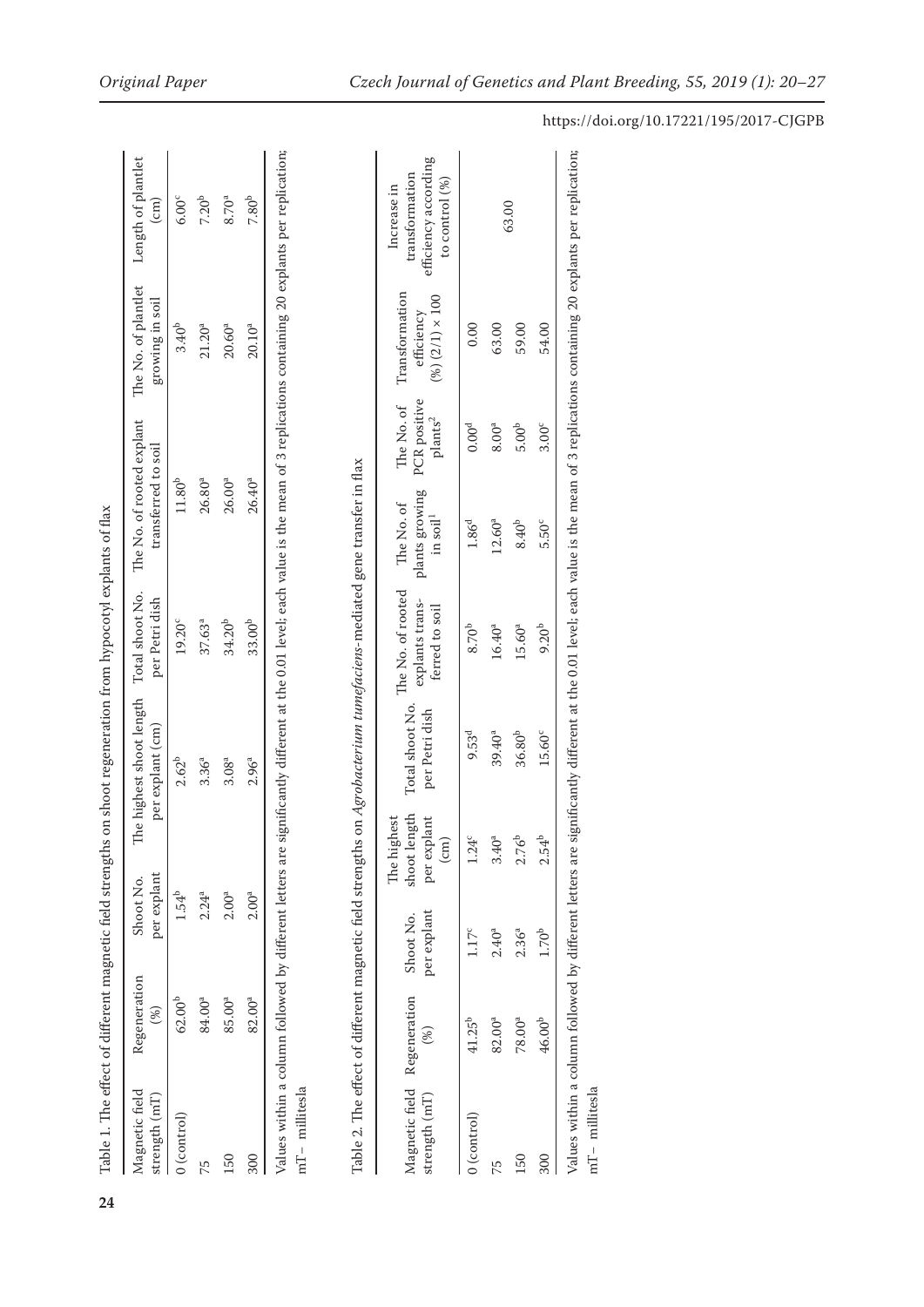MF strength as 2.24, 3.36, 37.63, 26.80, and 21.20, respectively. The lowest values in all characters were obtained from control (0 mT) where no MF strength was used. From the results, it could be concluded that 75 mT MF strength gave rise to the highest values. Shoot number per explant and total shoot number per Petri dish are the best indicators showing the tissue culture response. In the present study, the number of shoots per explant and total shoot number per Petri dish were recorded as 1.54 and 19.20 in control (0 mT) treatment while they were 2.24 and 37.63 in the above-mentioned treatment, respectively (Table 1). It is well known that regeneration capacity of the tissue decreases significantly in gene transformation studies using *A. tumefaciens* due to the plant defence mechanism against a pathogenic attack. That is why a higher shoot regeneration frequency is a prerequisite for the success in transformation studies. An increase in the shoot regeneration frequency at 75 mT MF strength could be attributed to the higher mobilization of nutrients and growth regulators in the tissue. Higher results at 75 mT MF strength could be due to the higher hormone levels of the tissue as reported by Okubo *et al.* (1991).

**Effect of magnetic field strength on** *Agrobacterium tumefaciens***-mediated transformation of flax**. *A. tumefaciens*, a plant pathogen, is commonly used as a vector for gene transfer to plants (JOUBERT *et al.* 2002). The success of genetic transformation via *A. tumefaciens* is limited in most of the plant species due to the fact that the plant defence mechanism will be active when the pathogen attacks. For this reason, manipulations of the plant, bacteria, and physical conditions have been applied to increase the virulence of bacteria and to increase the transformation efficiency (Chakrabarty *et al.* 2002). Pre-culturing explants before inoculation (Chakrabarty *et al.* 2002), modification of temperature (Chakrabarty *et al.* 2002; De Clercq *et al.* 2002) and medium pH (De Clercq *et al.* 2002), addition of chemicals to inoculation medium such as acetosyringone (Chakrabarty *et al.* 2002; De Clercq *et al.* 2002; Lopez *et al.* 2004), changing bacterial density and co-cultivation period (Lopez *et al.* 2004) and vacuum infiltration (Mahmoudian *et al*. 2002; Spokevicius *et al.* 2005) have been reported to increase transformation.

The highest shoot regeneration percentage on a selection medium containing 100 mg/l kanamycin and 500 mg/l Duocid was recorded 82.00% as the highest from 75 mT MF strength. It was 41.25% in control treatment in which no MF was used. Shoot number per explant was obtained from 75 mT MF strength as 2.40, while it was 1.17 in control treatment. The highest shoot length, total shoot number per Petri dish, the number of rooted explants transferred to the soil, the number of plants growing in soil and



Figure 2. The effects of different magnetic field strengths on gene transfer efficiency in flax: PCR analysis to detect the *nptII* gene in putative transgenic plants exposed to 75 mT magnetic field strength (a), PCR analysis to detect the *chv* gene in putative transgenic plants exposed to 75 mT magnetic field strength (b), PCR analysis to detect the *chv* gene in putative transgenic plants exposed to 300 mT magnetic field strength (c), PCR analysis to detect the *nptII* gene in putative transgenic plants exposed to 150 mT magnetic field strength (d), PCR analysis to detect the *chv* gene in putative transgenic plants exposed to 150 mT magnetic field strength (e), PCR analysis to detect the *nptII* gene in putative transgenic plants exposed to 300 mT magnetic field strength (f)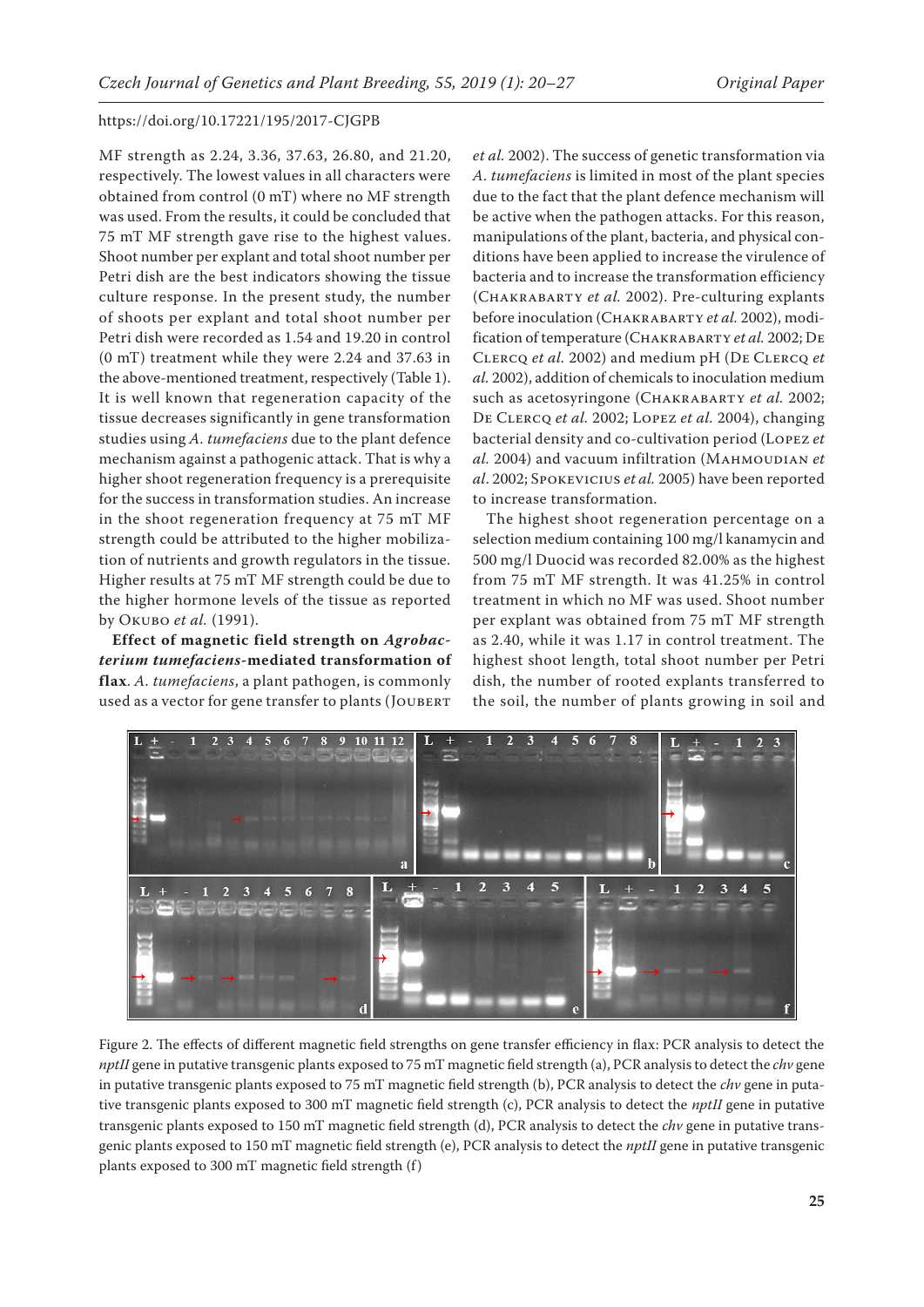the number of PCR positive plants were recorded as 39.40, 16.40, 12.60, and 8.00 from 75 mT MF strength, respectively. In control treatment, the lowest results were obtained for the highest shoot length per explant, total shoot number per Petri dish, the number of rooted explants transferred to soil, the number of plants growing in soil and the number of PCR positive plants as 1.24, 9.53, 8.70, 1.86, and 0.00, respectively (Table 2).

After 4-week cultivation on a selection medium, rooted explants were directly transferred to the soil by skipping an *in vitro* rooting stage. From 75 mT MF strength, on average 16.40 rooted explants were transferred to the soil and finally, 12.60 transgenic plants were grown in soil, reached maturity and all were morphologically normal. On the other hand, only 1.86 plants were grown from the control treatment. Out of 8.70 rooted explants transferred to the soil, only 1.86 putative transgenic plants were grown in soil in the control treatment where no MF was used (Table 2).

After PCR analysis, out of 12.60 plants, 8.00 plants were confirmed to be transgenic at 75 mT MF strength (transformation efficiency 63.00%) while none of the plants out of 1.86 was found transgenic in the control treatment. This meant 63.00% increase in transformation efficiency according to control (Table 2, Figure 2).

Results showed positive effects of magnetic field strength on regeneration and transformation at 75 mT MF strength treatment as compared to control treatment. At MF strengths over 75 mT, shoot regeneration and transformation were hindered significantly.

The results presented in this study clearly indicate that exposing explants to MF strength before culture improved the regeneration capacity and transformation frequency of flax significantly.

*Acknowledgements*. This investigation was supported by Scientific and Technological Research Council of Turkey (TUBİTAK); Grant No. 113O280 to Prof. Dr. M. YILDIZ

## **References**

- Atak C., Emiroglu O., Alikamanoglu S., Rzakoulive A. (2003): Stimulation of regeneration by magnetic field in soybean (*Glycine max* L. Merrill) tissue cultures. Journal of Cell and Molecular Biology, 2: 113–119.
- Belyavskaya N.A., Fomicheva V.M., Govorun R.D., Danilov V.I. (1992): Structural-functional organization of the meristem cells of pea, lentin and flax roots in conditions of screening the geomagnetic field. Biophysics, 37: 657–666.
- Carbonell M.V., Martinez E., Florez M., Maqueda R., Lopez-Pintor A., Amaya J.M. (2008): Magnetic field treatments improve germination and seedling growth in *Festuca arundinacea* Schreb. and *Lolium perenne* L. Seed Science and Technology, 36: 31–37.
- Chakrabarty R., Viswakarma N., Bhat S.R., Kirti P.B., Singh B.D., Chopra V.L. (2002): *Agrobacterium*-mediated transformation of cauliflower: optimization of protocol and development of Bt-transgenic cauliflower. Journal of Biosciences, 27: 495–502.
- Dayal S., Shing R.P. (1986): Effect of seed exposure to magnetic field on the height of tomato plants. Indian Journal of Agricultural Science, 56: 483–486.
- De Clercq J., Zambre M., Van Montagu M., Dillen W., Angenon G. (2002): An optimized *Agrobacterium*-mediated transformation procedure for *Phaseolus acutifolius* A. Gray. Plant Cell Reports, 21: 333–340.
- Florez M., Carbonell M.V., Martínez E. (2004): Early sprouting and first stages of growth of rice seeds exposed to a magnetic field. Electromagnetics, 23: 157–166.
- Florez M., Carbonell M.V., Martínez E. (2007): Exposure of maize seeds to stationary magnetic fields: effects on germination and early growth. Environmental and Experimental Botany, 59: 68–75.
- Funk R.H.W., Monsees T., Ozkucur N. (2009): Electromagnetic effects – from cell biology to medicine. Progress in Histochemistry and Cytochemistry, 43: 177–264.
- Galland P., Pazur A. (2005): Magnetoreception in plants. Journal of Plant Research, 118: 371–389.
- Goodman E.M., Greenebaum B., Marron M.T. (1995): Effects of electromagnetic fields on molecules and cells. International Review of Cytology, 158: 279–338.
- Harris S.R., Henbest K.B., Maeda K., Pannell J.R., Timmel C.R., Hore P.J., Okamoto H. (2009): Effect of magnetic fields on cryptochrome-dependent responses in *Arabidopsis thaliana*. Journal of the Royal Society Interface, 6: 1193–1205.
- Heberle-Bors E.F., Moreno R.M.B., Alwen A., Stoger E., Vicente O. (1990): Transformation of pollen. In: Nijkamp H.J.J., Van Der Plas L.H.W., Van Aartrijk J. (eds.): Progress in Plant Cellular and Molecular Biology. Kluwer Academic Publications: 244–251.
- Hooykaas P.J.J., Schilperoort R.A. (1992): *Agrobacterium* and plant genetic engineering. Plant Molecular Biology, 19: 15–38.
- Jordan M.C., Mc Hughen A. (1988): Glyphosate tolerant flax plants from *Agrobacterium*-mediated gene transfer. Plant Cell Reports, 7: 281–284.
- Joubert P., Beaupère D., Lelièvre P., Wadouachi A., Sangwan R.S., Sangwan-Norreel B.S. (2002): Effects of phenolic compounds on *Agrobacterium vir* genes and gene transfer